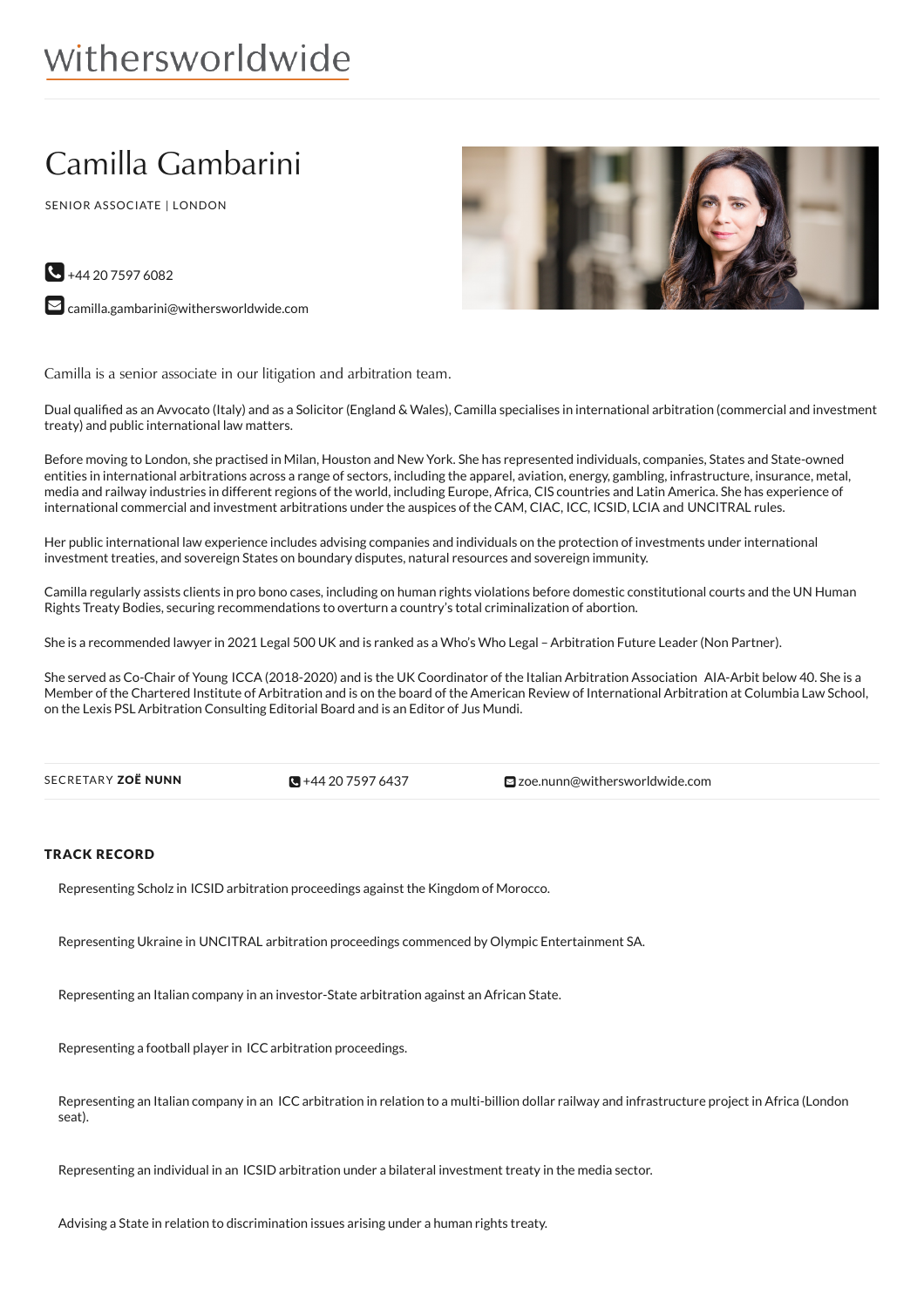Advising a State in a potential State-to-State dispute in relation to international environmental law issues.

Advising an international organisation in relation to EU-Russia sanctions.

Advising an international company in relation to Iran sanctions.

Representing a CIS State in two UNCITRAL arbitrations under the Energy Charter Treaty (London seat).

Representing African State in an UNCITRAL arbitration under an oil & gas production sharing agreement (London seat).

Representing a Russian aviation company in an LCIA arbitration in relation to alleged breaches of aircraft leasing agreements (London seat).

Representing a US company in a post-M&A ad hoc arbitration (Brussels seat).

Representing a US company in a gas pricing CIAC arbitration against a State-owned entity in Latin America (Paris seat).

Representing a Middle East group in the enforcement of an ICC award before Italian courts and related claw-back action in relation to breaches of apparel franchise agreement.

Drafting an amici brief with Stanford Law School Clinic in support of the Defendants in Nestlé v Doe in relation to the Alien Tort Statue in proceedings pending before the Supreme Court of the United States (pro bono).

Representing the Center for Reproductive Rights in amici briefs before the Constitutional Court of an African country (pro bono).

Successfully representing the Center for Reproductive Rights in amici briefs before the United Nations

Committee of the Rights of the Child in recommending El Salvador to decriminalise abortion (pro bono).

Successfully representing the Center for Reproductive Rights in amici briefs before the United Nations

Committee of the Elimination of Discrimination against Women in recommending El Salvador to decriminalise abortion (pro bono).

Representing the Center for Reproductive Rights in amici brief before the Constitutional Law in Chile in relation to women's reproductive rights (pro bono).

Successfully representing a low-income client in appeal proceedings before the Employment Tribunal in England & Wales to obtain disability benefits (pro bono).

Successfully representing a federal inmate in the context of President Obama's Clemency Project and obtained sentence commutation (pro bono).

Representing an individual in judicial review proceedings in Belize to abolish Belize's sodomy law.

Assisting the IBA in the Eyewitness Project (pro bono).

#### ADMISSIONS

 $\blacksquare$  Italy, 2013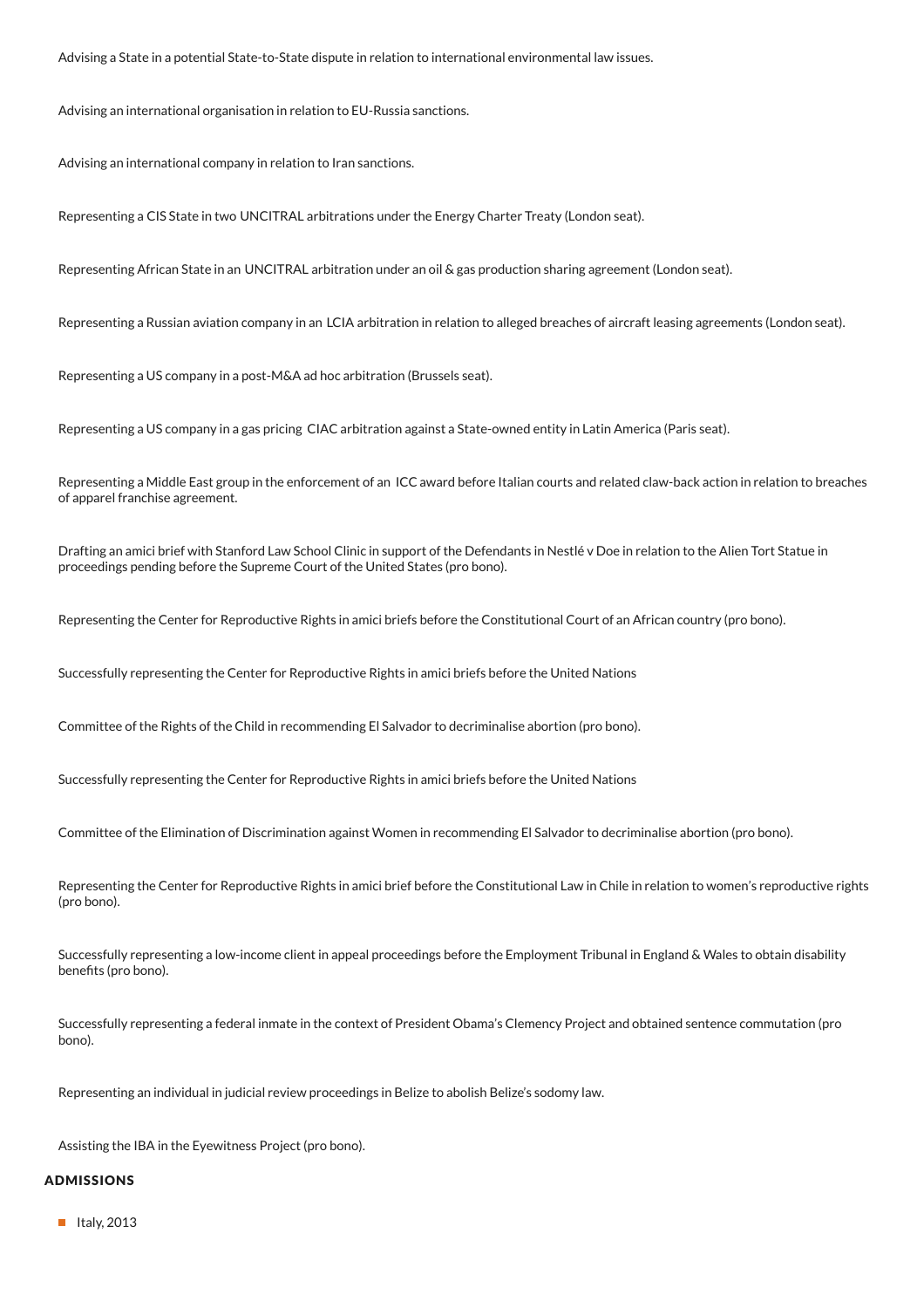■ England and Wales, 2019

#### PUBLICATIONS

'Withers public international law team files pro bono amici brief with United States Supreme Court in landmark case challenging restrictions to [reproductive](https://www.withersworldwide.com/en-gb/insight/withers_public_international_law_team_files_pro_bono_amici_brief_with_United_States_Supreme_Court) health and abortion access' Withers - September 29, 2021, co-author

'Sovereign Wealth Funds: [Transnational](https://marketing.withersworldwide.com/reaction/emsdocuments/PDFs/DR/Withers-BIICL-SWFs-transnational-regulation-dispute-resolution-2021.pdf) Regulation and Dispute Resolution' Withers and British Institute of International and Comparative Law, Co-author, 2021.

'Due Diligence in Investment Arbitration', Jus Mundi Wiki Notes, forthcoming 2020.

Third Party Funding: Can it be Regulated? Should it be Regulated? The Case for Regulation, Paper submitted for 13th Annual Investment Treaty Arbitration Juris Conference, Washington DC, 2020.

Trust Disputes and International Arbitration, Global Arbitration Review, January 2019.

Case Update: Final Award Rendered in Murphy v Ecuador, IBA Oil and Gas Committee Newsletter, June 2017 (co-author).

Young ICCA Debates Brexit as Trumps Wins Election Victory, Global Arbitration Review, January 2017.

Giovanni Alemanni And Others <sup>v</sup> The Argentine Republic Case Note, ITA Arbitration Report, May 2016.

US Courts Adopt Different Approaches Regarding Recognition of ICSID Awards, IBA Arbitration News, September 2015 (co-author).

Anticipating Investor-State Disputes: Bilateral Investment Treaties Are Crucial to Institutional Investors in Emerging Markets, Metropolitan Corporate Counsel, May 2015 (co-author).

#### MEMBERSHIPS

- Young ICCA (Co-Chair 2018-2020)
- AIA-ARBIT40 UK Coordinator (2020-2022)
- International Bar Association
- **Young IAG**
- **ICC Young Arbitrators Forum**
- $\blacksquare$  British Institute of International and Comparative Law

#### **TALKS**

Sede del Arbitraje y Ley Aplicable (Istituto Peruano de Arbitraje, Centro Internacional de Arbitraje deMadrid, 2 October 2020 (webinar).

Hearing: the Ultimate Test for an Arbitration Associate, Delos-Y, 2 October 2020 (webinar).

Environmental Protection and Human Rights Law Under Armenian BITs Armenia (American University in Armenia, Center for Dispute Resolution, ADR Clinic, 26 August 2020 (webinar).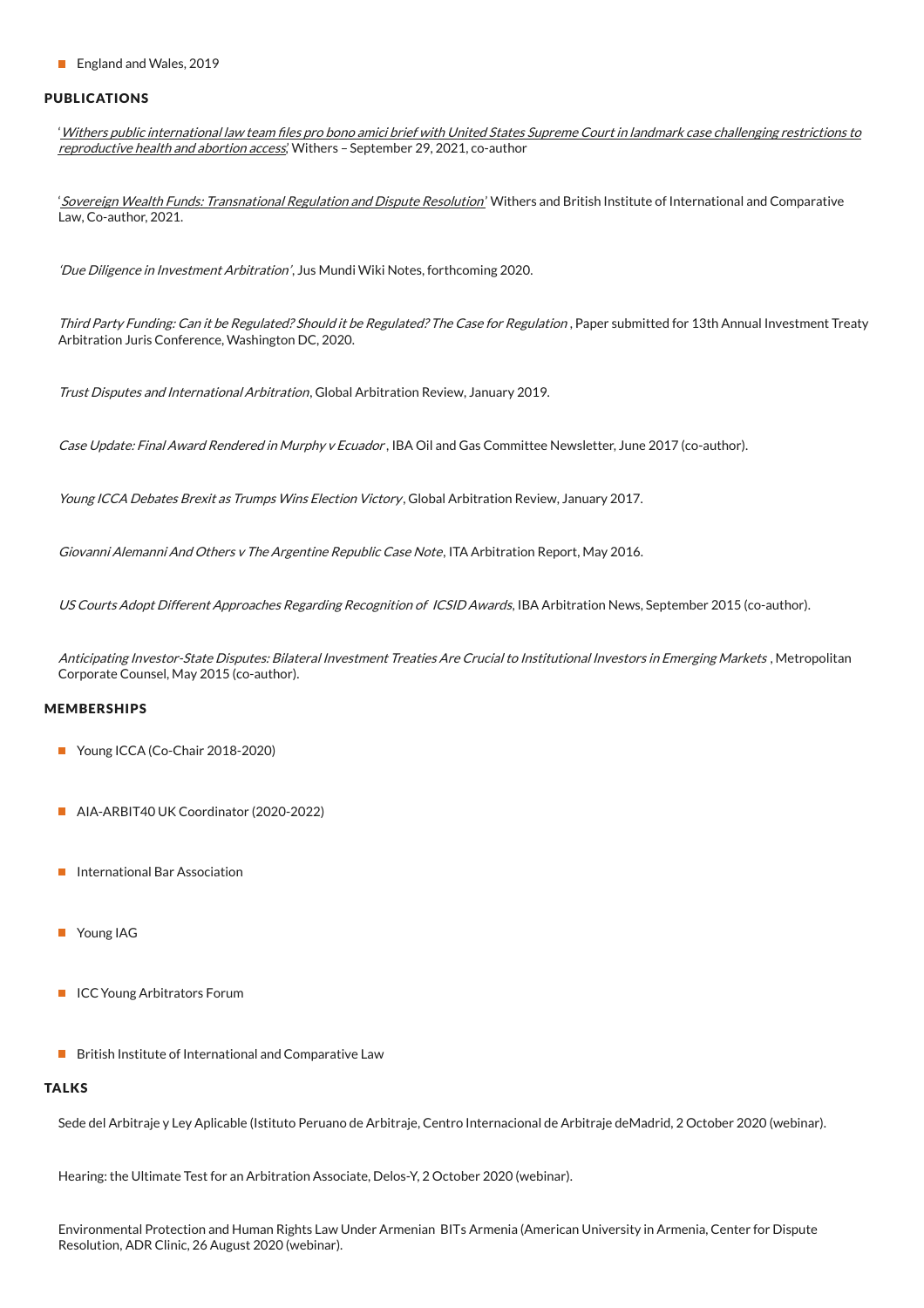ELSA Academy for International Investment Law, Athens Public International Law Center of the School of Law of the National and Kapodistrian University of Athens, 21 August 2020, (webinar).

The Italian Launch of the Code of Best Practices in Arbitration of the Spanish Arbitration Club (Club Español del Arbitraje Italy, 4 June 2020 (webinar).

Job Resources in Complex Times, Columbia Law School (Columbia International Arbitration Association, 24 April 2020 (webinar).

International Investment Disputes and Armenia (Armenia Center for Dispute Resolution, Yerevan, 4 September 2019.

L'importanza della scelta della giurisdizione, in particolare la sede dell'arbitrato - La importancia de la Sede de la Jurisdicción, en particular, la Sede Arbitral, CEA Mujeres Italia, Rome 4 July 2019.

Faster, Higher, Stronger - Shaping efficient procedures, AIJA 11th Annual Arbitration Conference, Zurich, 28 June 2018.

Arbitrato Internazionale: un Approccio Pratico, Assindustria Triveneto, Treviso, 17 May 2019.

IBA Rules v Prague Rules: Do Prague Rules provide a viable option in reducing the time and costs of international arbitration. An Oxford-Style Debate, ABA Section of International Law Annual Conference, Washington DC, 10 April 2019.

Third Party Funding in Investor State Arbitration: Can it be Regulated? Shall it be Regulated?(13th Juris Annual Investment Treaty Arbitration Conference, Washington DC, 8 April 2019.

Alternative Dispute Resolution: Consequences and The Cost of a Mistake, Russian Arbitration Center and the Russian School of Private Law, Ekaterinburg, 15 February 2019.

Interaction between UK Courts and the Enforcement of Investor-State Awards ad Orders, ICAC and YIAG Conference, Kiev, 5 October 2018

Enforcement of Foreign Arbitral Awards in England and Wales, ICAC and UNCITRAL Conference, New York Convention on the Recognition and Enforcement of Foreign Arbitral Awards: a 60 Years of Success, V International Arbitration Readings in Memory of Academician Igor Pobirchenko, Kiev, 4 October 2018.

Careers in International Arbitration, London School of Economics Arbitration Society Talk, London, 19 March 2018.

Hay vida despues de Achmea?- Is There Life After Achmea?( XIII Congreso del CEA-40; 13th Congress of CEA-40, Madrid, 10 June 2018.

Efciency And Costs in International Arbitration: a Practicum, Young ICCA-CEA-40 Skills Training Workshop, Madrid, 22 September 2017.

| <b>EDUCATION</b>                                                                                        | <b>LANGUAGES</b> |
|---------------------------------------------------------------------------------------------------------|------------------|
| Catholic University of the Sacred Heart, Milan, Laurea Magistrale in Giurisprudenza (2009)              | ENGLISH          |
| The Graduate Institute, Geneva, Master in International Law (2011)<br>Columbia Law School, LL.M. (2014) | <b>FRENCH</b>    |
| Parker School Recognition of Achievement in International and Comparative Law, LL.M.                    | <b>ITALIAN</b>   |
|                                                                                                         | <b>SPANISH</b>   |